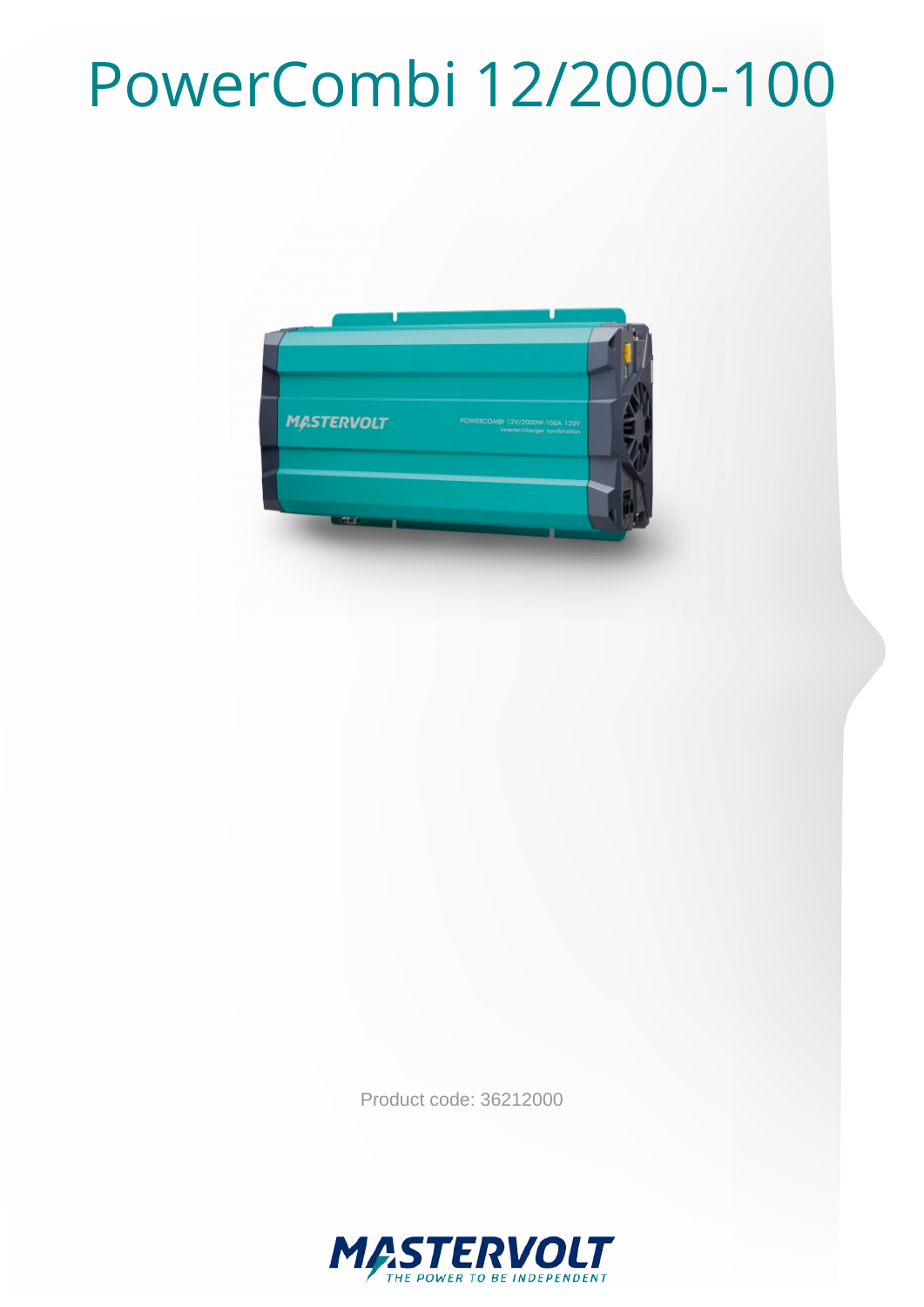Simple. Independent. Flexible.

The PowerCombi is a pure sine wave inverter/charger offering grid quality AC power and battery charging in one low profile design. Designed to be an independent inverter / charger, it yet can easily be integrated into a MasterBus network (with additional interface).

With a built-in transfer switch, 2x surge for 3 seconds and on-site dipswitch programming—the PowerCombi offers simple installation with multiple operating modes, and can charge various battery chemistries—including a custom profile for use with Li-ion.

Full certifications make it perfect for use in RV's, boats, and specialty vehicles. Add a battery temperature sensor (BTS), remote display and a communication interface for custom applications.